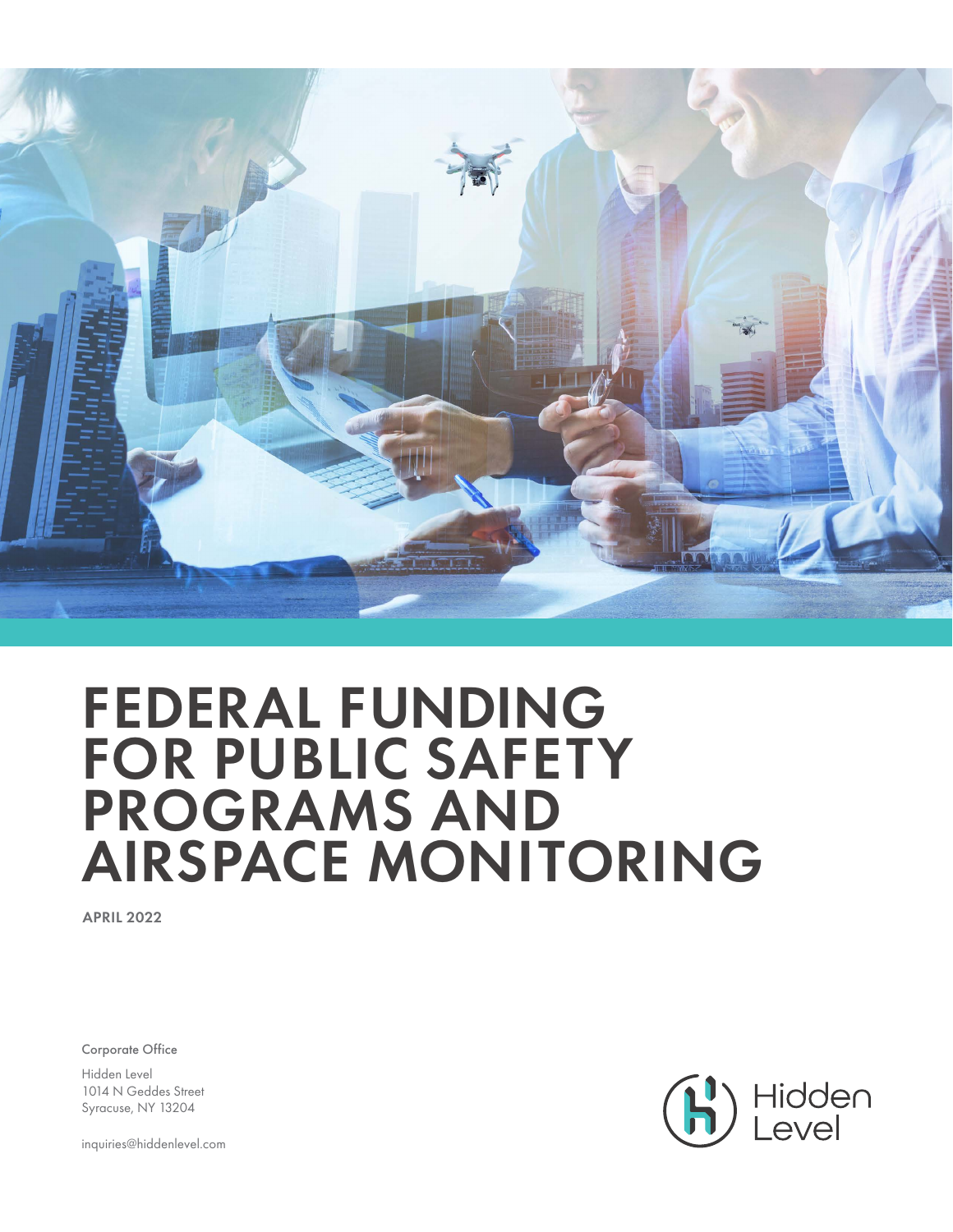## **SAFETY** THROUGH SENSING™

### **Overview**

With commercial drone use on the rise and the increasing frequency of rogue drone operators flying over public spaces, low-altitude airspace monitoring has become a critical piece of maintaining airspace safety. For most municipalities, a solution to the challenge of low-altitude airspace monitoring is needed to ensure the long-term viability and safety of the National Airspace System. However, newer technology initiatives such as airspace security are often not a predefined budget item with many municipalities and public agencies. Fortunately, there are currently billions of dollars of federal funding available to help cover costs for security-related innovations and upgrades.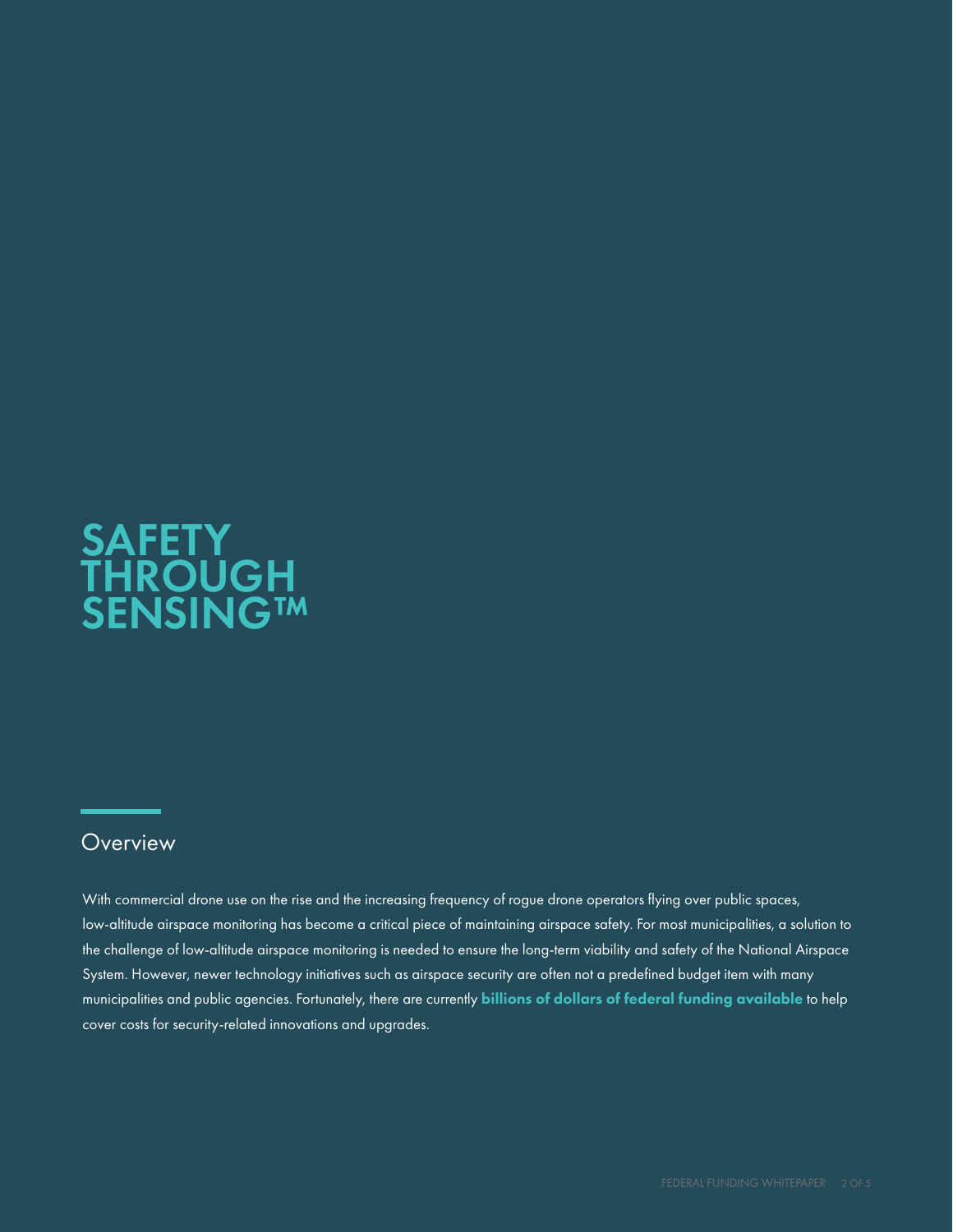## Unprecedented opportunities for federal funding

In an average fiscal year, there are approximately 1,000 different federal grant programs totaling approximately \$400 billion for public agencies to do important things. 2022 is not a typical year. In the past 18 months the federal government has introduced \$6.2 trillion of new pandemic-related spending. This includes funding from the Department of Homeland Security, FEMA programs, the Department of Justice, the Department of Housing and Urban Development and the Department of the Treasury's American Rescue Plan Act (ARPA).

These numbers are staggering. Much of this funding can be used for communities and public agencies to undertake innovative and ambitious public safety–related initiatives they've been wanting to do in the past but have previously been unable to afford.

1

## If you are a public agency, you are eligible for security-related federal funding

*All* public agencies are eligible for federal funding for security-related measures. Whether you're a city, county, state, a law enforcement agency, a port or a tribal government, you're able to get extra dollars through the federal government to undertake public safety–related initiatives.

One additional factor to consider is that unlike typical grant programs, which require federal approval before releasing funds, the decisions for how to allocate funds from the ARPA are community-based and only require reporting to the government after the money has been spent. Also keep in mind that ARPA funds must be spent by December 2024.

## Making a use case

3 The most important thing to consider when applying for funding is not *what you're buying*, but rather, *why you're buying* it. This isn't a shopping list—this is about making the strongest possible use case for introducing an innovative new technology solution to an existing public safety challenge.

Think of it from the perspective of *"What problem are you solving?"* Make an effective argument of the different ways that something like Hidden Level's Airspace Monitoring System (AMS) can improve the safety and security of your community. That use case will then lead you to the federal funding streams that are going to be the best fit for your specific needs.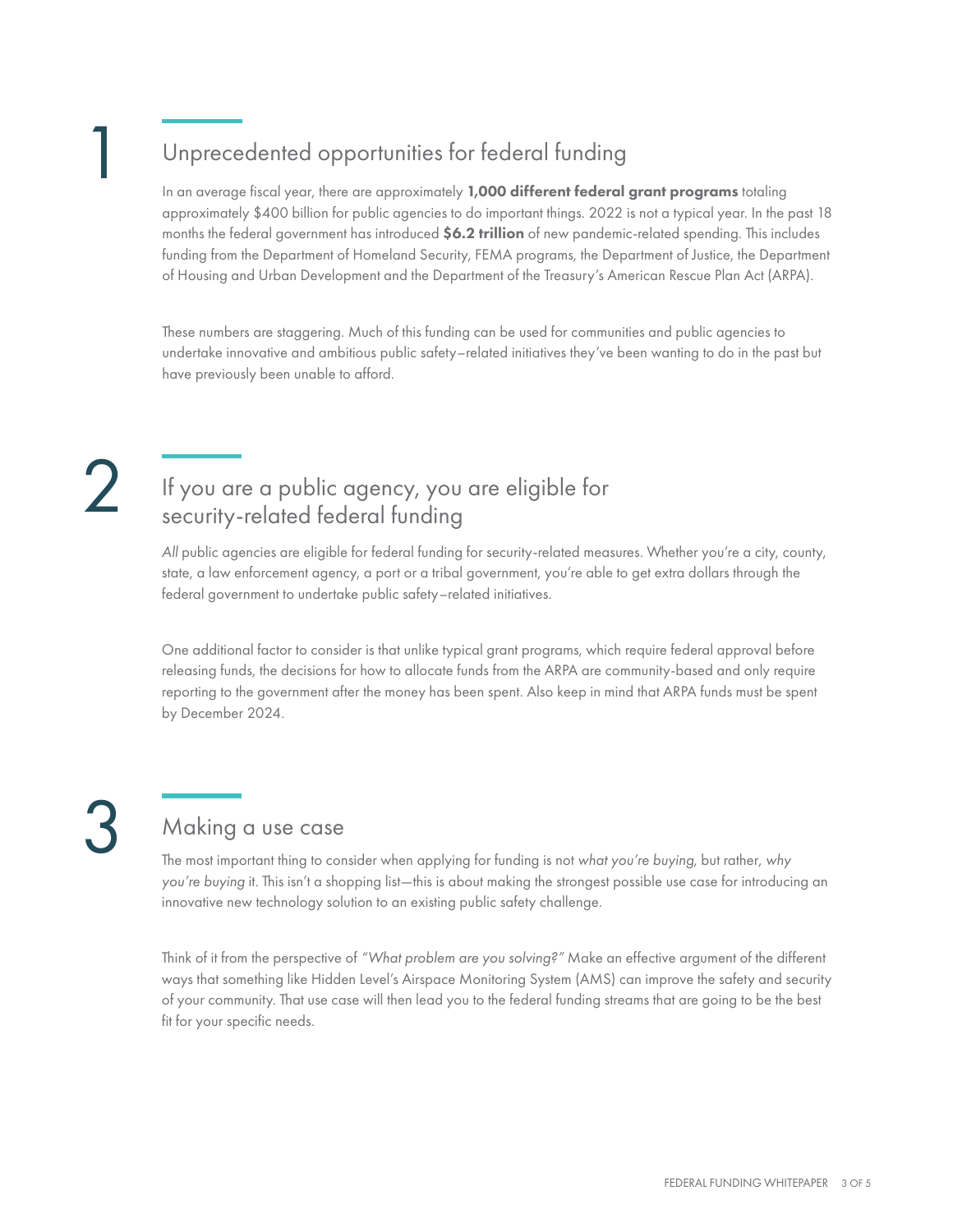## Critical elements of a successful application

When thinking about what resources to put forward when applying for funding, there are several important things to consider that will help you make a compelling case for funding. Don't be afraid to get creative about how to leverage these unique and time-sensitive opportunities:



#### Local commitment

Having the support of partner agencies within your community or within your state illustrates a high level of commitment to the project.



#### Innovation

Grants can provide an opportunity to show off and validate the innovation you're doing, and to show how other entities can also benefit from your efforts.



#### Research partners

Some federal grants require a research partner, but even if there's no requirement, research partners, such as a local university or community college, often have valuable experience putting together effective grant applications.



#### Letters of support

Members of Congress are always looking for ways to bring money home to constituents. Arm them with draft letters of support to go to federal agencies, talking points and other tools they can use to show support for your efforts.



#### Data

Many projects you may be applying for—including lowaltitude airspace monitoring may generate data. But if you have access to any relevant existing data, it can help bolster your use case and highlight the need for your solution.



#### History of past funding

Federal funding begets federal funding. If your community or agency has received federal funding in the past, be sure to mention it in your application. It proves you have a successful track record. And keep in mind—there's no penalty for applying for multiple grants.



The clock is ticking... The sooner you can start the process of applying for federal funds, the better your chances of receiving them. ARPA funds only have until December 2024 to spend. And competitive funds have varying deadlines throughout the year. Be proactive in your strategy.